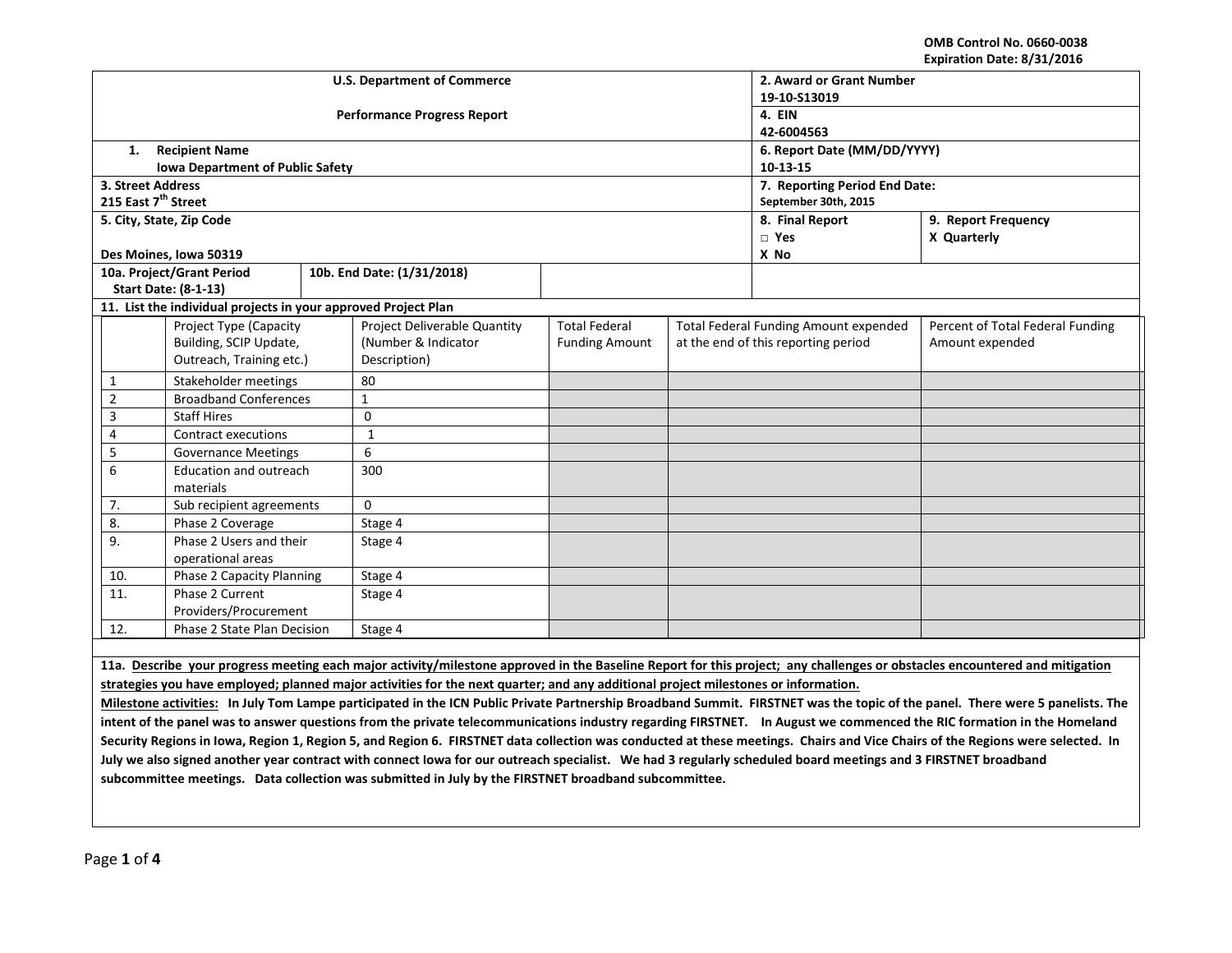**11b. If the project team anticipates requesting any changes to the approved Baseline Report in the next quarter, describe those below. Note that any substantive changes to the Baseline Report must be approved by the Department of Commerce before implementation.** 

**NONE**

**11c. Provide any other information that would be useful to NTIA as it assesses this project's progress. As indicated in the grant modification package, we intend to make use of 2 current state employees as Deputy SWICs.** 

**11d. Describe any success stories or best practices you have identified. Please be as specific as possible.**

**RIC meetings are a great way to establish our governance in the Homeland Security Regions. By doing this it involves the local entities in the FIRSTNET initiative. We also gain strength with committee members in the RICS , which in turn promotes the initiative.** 

**12. Personnel** 

**12a. If the project is not fully staffed, describe how any lack of staffing may impact the project's time line and when the project will be fully staffed.**

**12b. Staffing Table**

| <b>Job Title</b>                        | FTE % | <b>Project(s) Assigned</b>                             | Change |
|-----------------------------------------|-------|--------------------------------------------------------|--------|
| DPS Interoperability Officer Sgt. Lampe |       | 50% of wages paid by SLIGP funds for SLIGP activities  | No     |
| Administrative Assistant (secretary)    |       | 100% of wages paid by SLIGP funds for SLIGP activities | No     |

Add Row Remove Row

**13. Subcontracts (Vendors and/or Sub recipients)**

**13a. Subcontracts Table – Include all subcontractors. The totals from this table must equal the "Subcontracts Total" in Question 14f.**

| Name                   | Subcontract Purpose     | Гуре<br>(Vendor/Subrec.) | RFP/RFQ<br>Issued<br>(Y/N) | Contract<br>Executed<br>(Y/N) | Start<br>Date | End Date     | <b>Total Federal</b><br><b>Funds Allocated</b> | <b>Total Matching</b><br><b>Funds Allocated</b> | Project and % Assigned |
|------------------------|-------------------------|--------------------------|----------------------------|-------------------------------|---------------|--------------|------------------------------------------------|-------------------------------------------------|------------------------|
| Federal<br>Engineering | <b>SLIGP</b> activities | Vendor                   | N                          |                               | $8 - 1 - 13$  | $3 - 1 - 16$ | 71.781                                         | 17,945                                          |                        |

Page **2** of **4**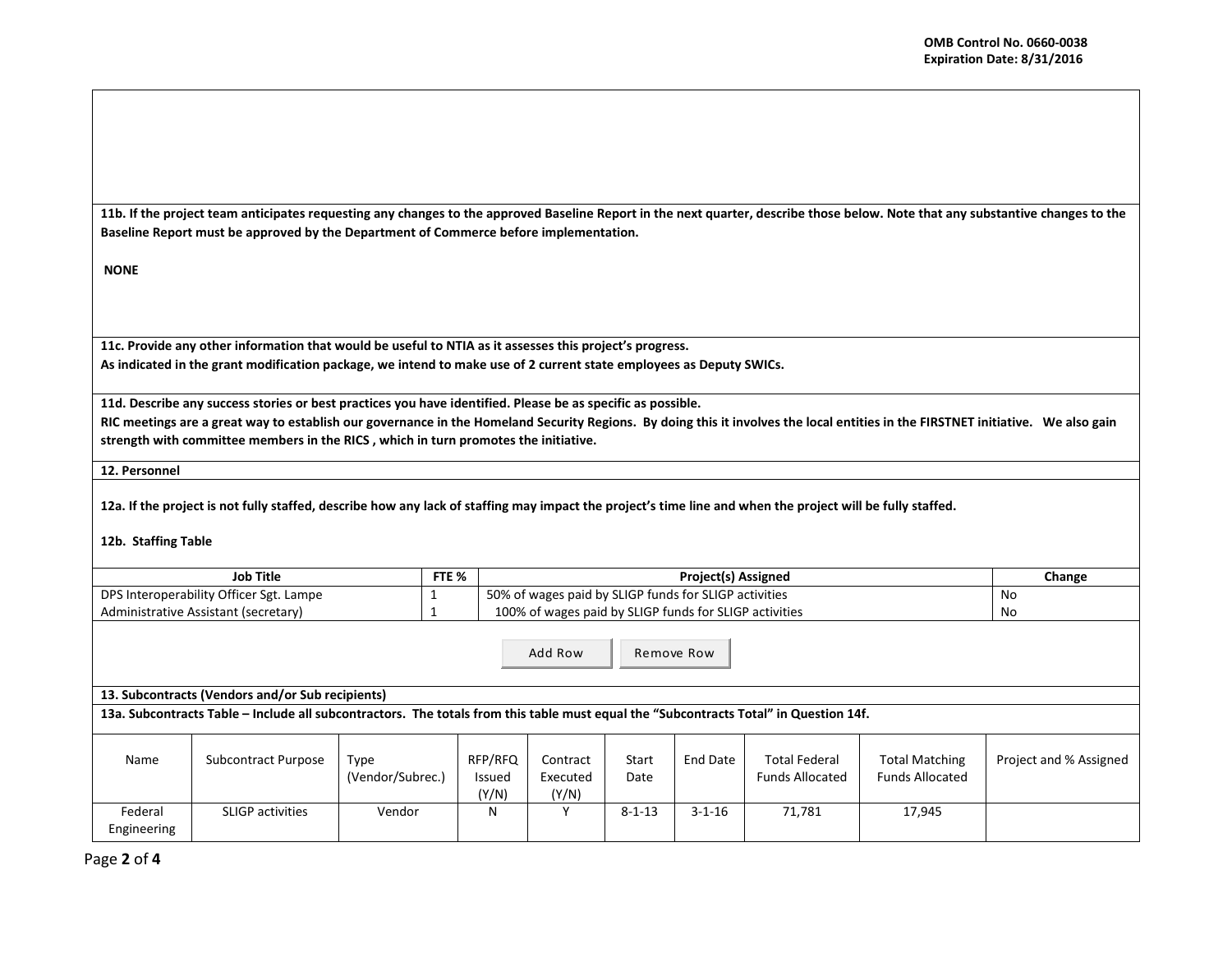| Connect Iowa                                                                                                                                                                                | <b>SLIGP Outreach</b> |             | Vendor    | Y        | Y         | $8 - 1 - 14$                | $8 - 1 - 16$                                      | 182,651      | 45,663  |          |  |  |
|---------------------------------------------------------------------------------------------------------------------------------------------------------------------------------------------|-----------------------|-------------|-----------|----------|-----------|-----------------------------|---------------------------------------------------|--------------|---------|----------|--|--|
|                                                                                                                                                                                             |                       |             |           |          |           |                             |                                                   |              |         |          |  |  |
| Unknown                                                                                                                                                                                     | Phase 2               |             | Vendor    | N        | N         | $\mathcal{L}_{\mathcal{A}}$ | $\mathcal{L}_{\mathcal{A}}$                       | 678,504      | 169,626 |          |  |  |
| vendor                                                                                                                                                                                      |                       |             |           |          |           |                             |                                                   |              |         |          |  |  |
| Federal                                                                                                                                                                                     | SLIGP activities      |             | Vendor    | N        | Y         | $4 - 7 - 14$                | $4 - 1 - 16$                                      | 162,000      | 40,500  |          |  |  |
| Engineering                                                                                                                                                                                 |                       |             |           |          |           |                             |                                                   |              |         |          |  |  |
| <b>RICOH</b>                                                                                                                                                                                | Copier lease          |             | Vendor    | N        | Υ         | $11 - 1 - 13$               | $10-31-16$                                        | 8,640        | 2,160   |          |  |  |
|                                                                                                                                                                                             |                       |             |           |          |           |                             |                                                   |              |         |          |  |  |
|                                                                                                                                                                                             |                       |             |           |          |           | Remove Row                  |                                                   |              |         |          |  |  |
|                                                                                                                                                                                             |                       |             |           |          | Add Row   |                             |                                                   |              |         |          |  |  |
| 13b. Describe any challenges encountered with vendors and/or sub recipients.                                                                                                                |                       |             |           |          |           |                             |                                                   |              |         |          |  |  |
|                                                                                                                                                                                             |                       |             |           |          |           |                             |                                                   |              |         |          |  |  |
|                                                                                                                                                                                             |                       |             |           |          |           |                             |                                                   |              |         |          |  |  |
|                                                                                                                                                                                             |                       |             |           |          |           |                             |                                                   |              |         |          |  |  |
| 14. Budget Worksheet                                                                                                                                                                        |                       |             |           |          |           |                             |                                                   |              |         |          |  |  |
| Columns 2, 3 and 4 must match your current project budget for the entire award, which is the SF-424A on file.                                                                               |                       |             |           |          |           |                             |                                                   |              |         |          |  |  |
| Only list matching funds that the Department of Commerce has already approved.                                                                                                              |                       |             |           |          |           |                             |                                                   |              |         |          |  |  |
| <b>Federal Funds</b><br><b>Approved Matching Funds</b><br>Project Budget Element (1)<br><b>Federal Funds</b><br><b>Approved Matching</b><br><b>Total Budget</b><br>Total Funds Expended (7) |                       |             |           |          |           |                             |                                                   |              |         |          |  |  |
|                                                                                                                                                                                             |                       | Awarded (2) | Funds (3) |          | (4)       |                             | Expended (5)                                      | Expended (6) |         |          |  |  |
| a. Personnel Salaries                                                                                                                                                                       |                       | 183,805     | 45,951    |          | 229,756   |                             | 112,476                                           | 28,119       |         | 140,595  |  |  |
| b. Personnel Fringe Benefits                                                                                                                                                                |                       | 81,480      |           | 20,370   | 101,850   |                             | 43,234                                            | 10,808       |         | 54,042   |  |  |
| c. Travel                                                                                                                                                                                   |                       | 215,652     | 53,913    |          | 269,565   |                             | 26,429                                            | 6,607        |         | 33,036   |  |  |
| d. Equipment                                                                                                                                                                                |                       | $\Omega$    |           | $\Omega$ | $\Omega$  |                             | $\Omega$                                          | $\Omega$     |         | $\Omega$ |  |  |
| e. Materials/Supplies                                                                                                                                                                       |                       | 42,833      | 10,709    |          | 53,542    |                             | 15,655                                            | 3,913        |         | 19,568   |  |  |
| f. Subcontracts Total                                                                                                                                                                       |                       | 1,103,576   | 275,894   |          | 1,379,470 |                             | 244,100                                           | 61,025       |         | 305,125  |  |  |
| g. Other                                                                                                                                                                                    |                       | 28,912      | 7,228     |          | 36,140    |                             | 28,700                                            | 7,176        |         | 35,876   |  |  |
| h. Total Costs                                                                                                                                                                              |                       | 1,656,258   | 414,065   |          | 2,070,323 |                             | 470,574                                           | 117,648      |         | 588,221  |  |  |
| i. % of Total                                                                                                                                                                               |                       | 80%         | 20%       |          | 100%      |                             | 80%                                               | 20%          |         | 100%     |  |  |
| 15. Certification: I certify to the best of my knowledge and belief that this report is correct and complete for performance of activities for the purpose(s) set forth in the award        |                       |             |           |          |           |                             |                                                   |              |         |          |  |  |
| documents.                                                                                                                                                                                  |                       |             |           |          |           |                             |                                                   |              |         |          |  |  |
|                                                                                                                                                                                             |                       |             |           |          |           |                             |                                                   |              |         |          |  |  |
| 16a. Typed or printed name and title of Authorized Certifying Official                                                                                                                      |                       |             |           |          |           |                             | 16c. Telephone (area code, number, and extension) |              |         |          |  |  |
|                                                                                                                                                                                             |                       |             |           |          |           |                             |                                                   |              |         |          |  |  |
|                                                                                                                                                                                             |                       |             |           |          |           |                             | 515-725-6113                                      |              |         |          |  |  |